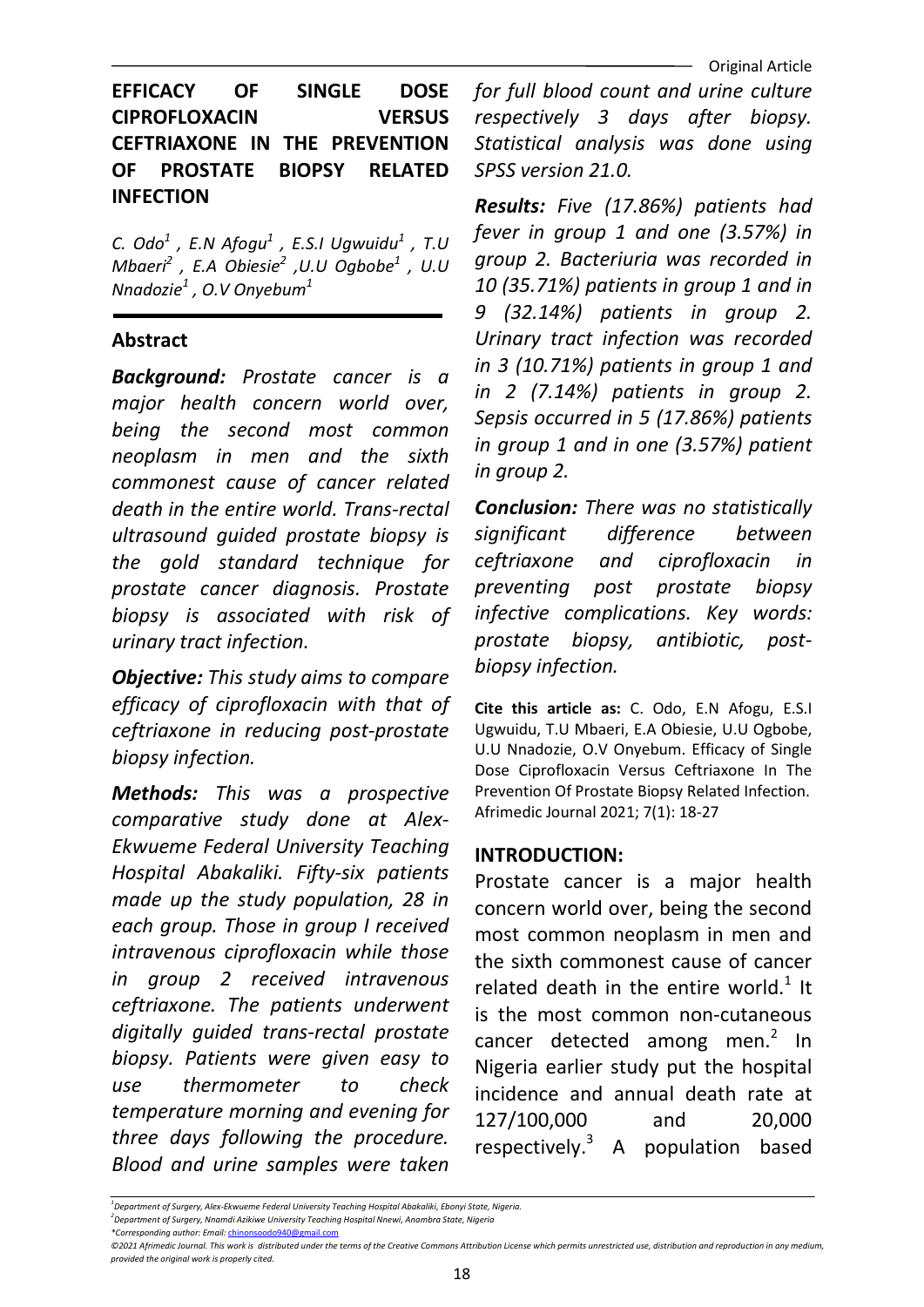Original Article

study however, placed the incidence at 19.1/100,000. $^{4}$ 

Transrectal ultrasound (TRUS) guided prostate biopsy is the gold standard technique for prostate cancer diagnosis. However in our environment digitally guided prostate biopsy is still widely practiced due to the non-availability of rectal ultrasound probes. Prostate biopsy is indicated in men with raised serum level of prostate specific antigen (PSA), an abnormal digital rectal examination (DRE) findings or a<br>combination of the two.<sup>2</sup> combination of the Complications are common following transrectal prostate biopsy occurring in 2 to 79% of patients undergoing this procedure.<sup>5,6</sup>

These complications could be traumatic (haematuria, haematochezia, haematospermia) or infective (fever, urinary tract infection or septiceamia). Earlier studies had noted infective complications to occur in 3.8 to 19% of cases. $7-10$ Antibiotic prophylaxis is recommended for all patients going for prostate biopsy in a bid to reduce infective complications. $11$  This is based on the fact that 16 to 100% of cases of biopsy with no antibiotic prophylaxis presented with either asymptomatic bacteriuria or transient bacteremia, increasing the risk for complications such as urinary tract infections, sepsis, and Fournier's gangrene. $^{11}$  The antibiotics for prophylaxis must have activity for bacteria from the flora of the skin, rectum and genitourinary tract.

Aerobic and anaerobic organisms are commonly introduced into the prostatic tissue and blood when performing trans-rectal biopsies. Therefore, drugs used for prophylaxis must have activity against both aerobic and anaerobic organisms. The most common organisms are the gut commensals Escherichia coli, Streptococcus faecalis and Bacteriodes species. $12$  The American Urological Association (AUA) best practice policy statement on urologic surgery antimicrobial prophylaxis recommends fluoroquinolones or first through third generation cephalosporins as the prophylactic antimicrobial of choice preceding prostate needle biopsy.<sup>13</sup> Escherichia coli (E. coli) is the commonest pathogen implicated in postTRUS biopsy sepsis, accounting for 75-90% infective complications in published series.<sup>14</sup>

Another study has shown that the rate of fluoroquinolone resistant E. coli in post-biopsy blood stream infections was  $62\%$ .<sup>15</sup> Consequently, the use of fluoroquinolone antimicrobial as prophylaxis prior to prostate biopsy is a significant risk factor for subsequent E.coli infection. $16,17$ . Again, the wide spread use of fluoroquinolones to treat urinary tract infections has increased the rate of fluoroquinolone resistant Escherichia coli.<sup>18</sup> It was reported that the causative pathogen in urinary tract infection after transrectal prostate biopsy was mainly Escherichia coli with high resistance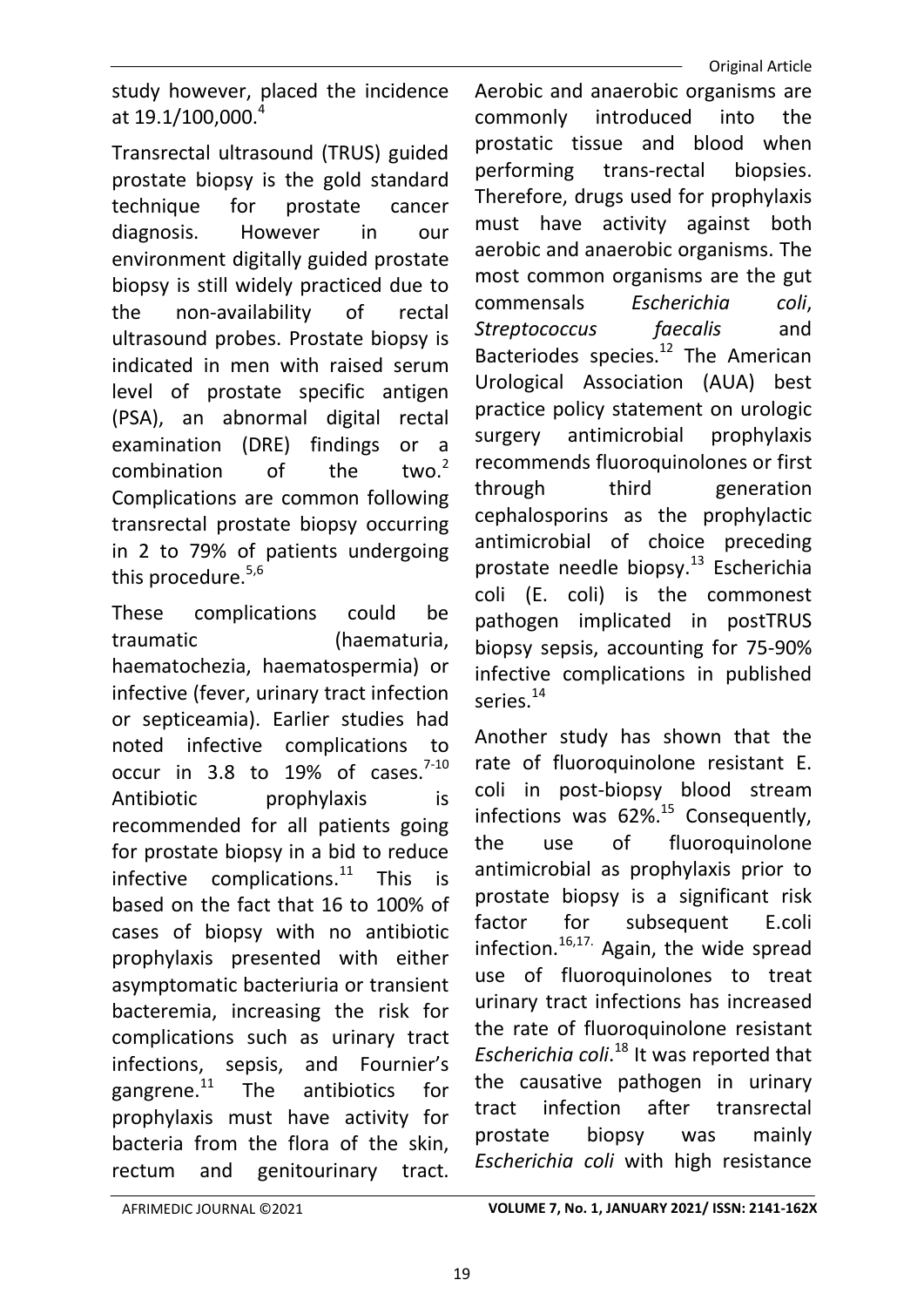rate to fluoroquinolones.<sup>18</sup> In view of this rising resistance of Escherichia coli to fluoroquinolones, there is need to try other antibiotics with good activity against expected bacteria flora encountered during prostate biopsy. For this reason, this study aims to compare efficacy of ciprofloxacin with that of ceftriaxone in reducing infective complication following prostate biopsy.

METHODOLOGY This was a comparative cross sectional study done at the Urology unit of our institution, over 13 months (April 2019-April 2020). Sample size of 56 was determined using Fisher's formula.<sup>19</sup> Inclusion criteria were elevated prostate specific antigen (PSA) level greater than 4ng/ml, abnormal digital rectal examination (DRE) findings or elevated PSA and abnormal DRE. Abnormalities on DRE include hard or nodular prostate, obliteration of the median sulcus and winging of the lateral lobe. Excluded from the study were patients with symptomatic urinary tract infection or suspected prostatitis, diabetics with poor glycemic control, those with acquired immunodeficiency syndrome, those with hypersensitivity to ciprofloxacin or ceftriaxone and patients on urethral catheter. Ethical approval (FETHA/REC/Vol 2/2018/059) was obtained from the ethics committee of our institution and a written informed consent was obtained from each patient. The patients were randomly assigned to two groups. Those in group I (28)

 Original Article received intravenous ciprofloxacin (Juhel) 400mg at induction of anaesthesia while those in group 2 (28) received intravenous ceftriaxone (Rocephin) 1g at induction of anaesthesia. Patients in both groups received bisacodyl (dulcolax) rectal suppositories 20mg nocte starting 2 nights before the procedure as well as intravenous metronidazole (Juhel) at induction of anaesthesia. All patients included in the study had pre-biopsy negative urine culture result. The patients underwent digitally guided 10-core trans-rectal prostate biopsy on an out-patient basis. The procedures were performed by a single Urologist with patient in left lateral position under low dose saddle block as described Obi and colleague<sup>20</sup>. Patients were provided with easy to use thermometer with which to check their temperature morning and evening for three days following the procedure. Blood and urine samples were taken for full blood count and urine culture respectively 3 days after biopsy. During outpatient visit on the third day after biopsy, a clean catch midstream urine sample was collected and sent to the microbiology laboratory within 30 minutes. Patients were classified as positive for infective complications if there was leukocytosis (total white cell count >  $12000/mm<sup>3</sup>$  on full blood count), positive urine culture (≥105colony forming units per ml) with or without symptoms (urinary frequency, dysuria, perineal pain or supra-pubic pain), systemic inflammatory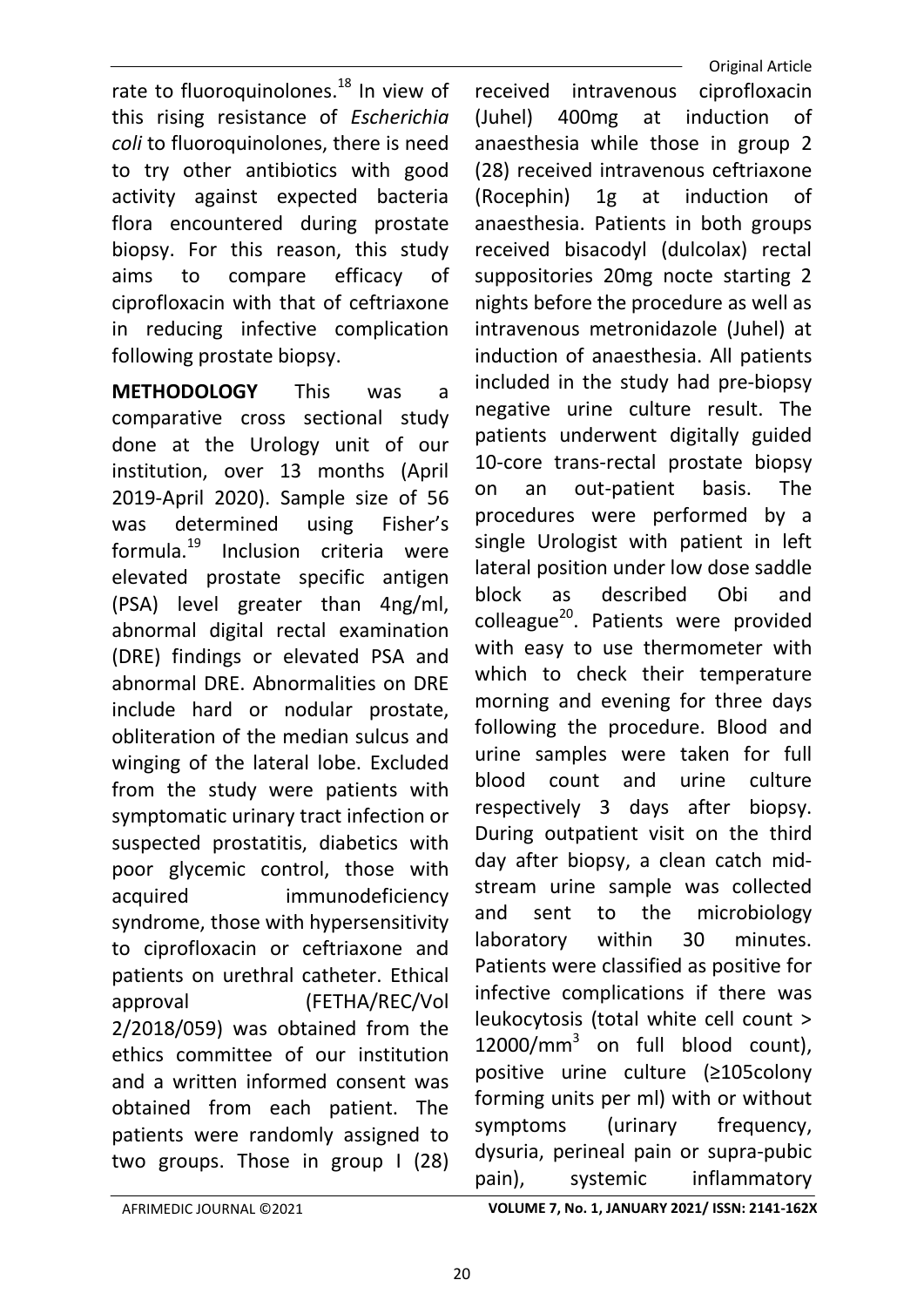Original Article

response syndrome with positive urine culture (sepsis). Data analysis was done with statistical package for social sciences (SPSS) version 21. The mean differences between continuous variables were compared using independent Students t-test or Mann-Whitney test depending on whether variables are normally distributed or not. Associations between categorical variables were tested using Fischer's exact test. The level of significance was set at p< 0.05. RESULTS The mean age of the participants was 71.78±8.94 years with a range of 52-89 years. The age distribution of the participants is as shown in figure 1. The peak age distribution was 70- 79 accounting for 24(42.86%) of the total patients.



Figure one: Bar chart showing the distribution of age groups among study participants (n=56).

Comparison of mean for age, median for prostate volume and PSA between the two groups showed no statistically significant difference (table 1).

| VOIDINGS AND SEIDINGS DELWEEN THE LWO GIOUDS. |                                        |                                        |               |             |             |  |  |
|-----------------------------------------------|----------------------------------------|----------------------------------------|---------------|-------------|-------------|--|--|
| Variable                                      | Group I<br>$(n=28)$<br>Mean <b>±SD</b> | Group 11 (n=28)<br>t-value<br>Mean ±SD |               |             | P-<br>value |  |  |
| Age (years)                                   | 70.32± 9.02 73.25± 8.79                |                                        | $-1.230$      |             | 0.224       |  |  |
| Variable                                      | Group<br>$1(n=28)$<br>(Mean<br>rank)   | GroupII(n=28) (Mean<br>rank)           | $Z-$<br>value | p-<br>value |             |  |  |
| <b>PSA</b><br>(ng/ml)                         | 27.36                                  | 29.64                                  | 0.524         | 0.600       |             |  |  |

Table I: showing the comparison of mean for age, median for prostate volumes and serum PSA between the two groups.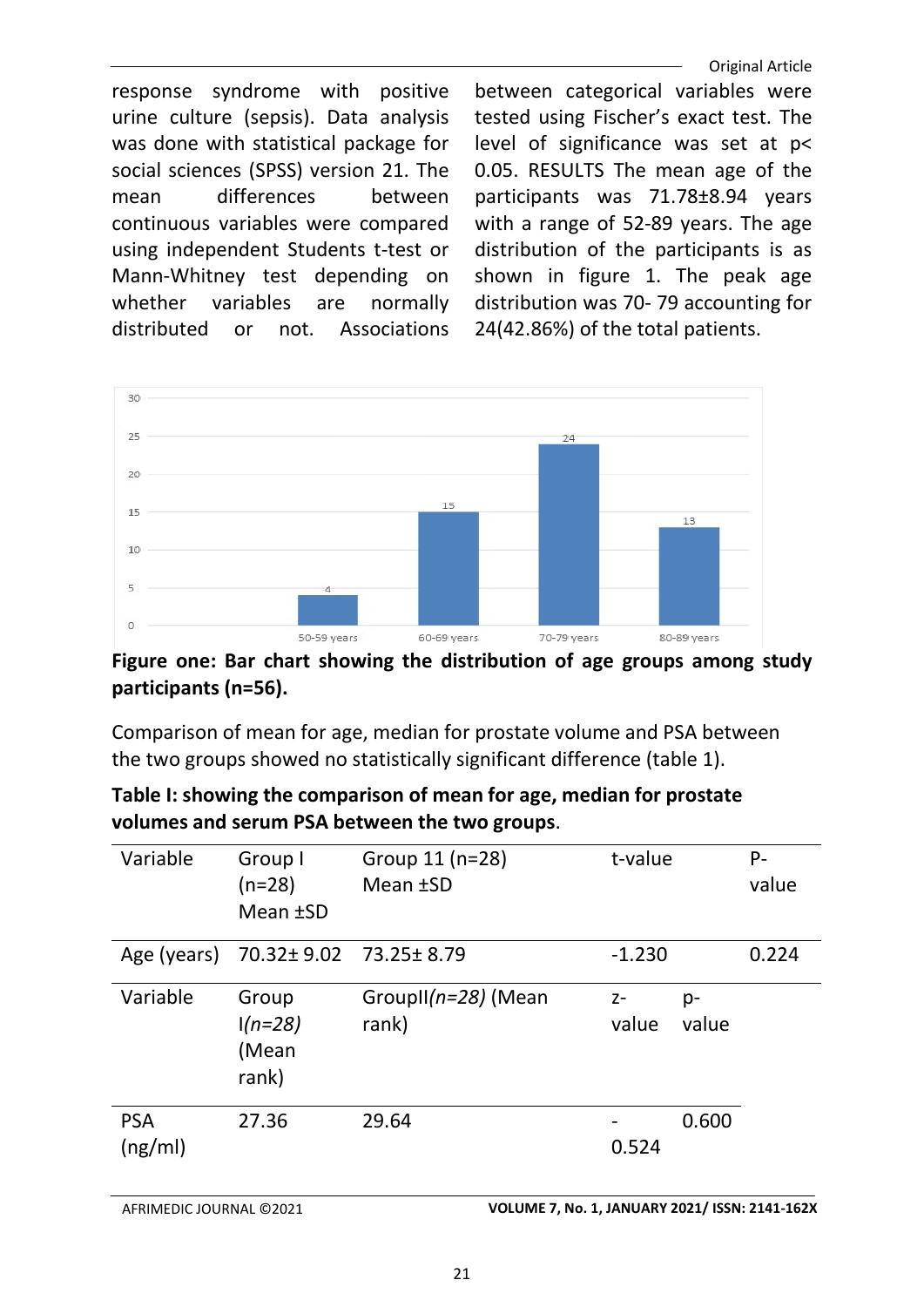| Original Article |
|------------------|

| Prostate | 31.66 | 25.34 | $\sim$ | 0.147 |
|----------|-------|-------|--------|-------|
| Volume   |       |       | 1.450  |       |
| (mls)    |       |       |        |       |

Table II: Fischer exact test analysis showing the level of association in the presence of post biopsy infection between group 1 and group II

| Variable                     | Group (%)                         |                             | o<br>$\chi^2$ -<br>value | p-<br>value | ----- <b>0</b><br>Clavlien-<br>Dindo | Interven<br>tion       | Outco<br>me          |
|------------------------------|-----------------------------------|-----------------------------|--------------------------|-------------|--------------------------------------|------------------------|----------------------|
|                              | Group<br>$\mathbf{L}$<br>$(n=28)$ | <b>GROUP II</b><br>$(n=28)$ |                          |             | class                                | offered                |                      |
| Fever                        |                                   |                             |                          |             |                                      |                        |                      |
| No (n=50)                    | 23 (46)                           | 27(54)                      | 2.986                    | 0.193       | 2                                    |                        |                      |
| Yes (n=6)                    | 5(83.33) 1(16.7)                  |                             |                          |             |                                      |                        |                      |
| <b>Bacteriuri</b><br>a       |                                   |                             |                          |             |                                      |                        |                      |
| $No (n=37)$                  | 18<br>$(48.65)$ $(51.35)$         | 19                          | 0.079                    | 1.000       | $\mathbf{1}$                         |                        |                      |
| Yes $(n=19)$                 | 10<br>(52.63)                     | 9(47.37)                    |                          |             |                                      | None                   | Full<br>recov<br>ery |
| UTI                          |                                   |                             |                          |             |                                      |                        |                      |
| No (n=51)                    | 25<br>$(49.02)$ $(50.98)$         | 26                          | 0.219                    | 1.000       | $\overline{2}$                       |                        |                      |
| Yes (n=5)                    | 3(60)                             | 2(40)                       |                          |             |                                      | Antibioti<br><b>CS</b> | Full<br>recov<br>ery |
| Sepsis                       |                                   |                             |                          |             |                                      |                        |                      |
| No (n=50)                    | 23(46)                            | 27(54)                      | 2.986                    | 0.193       | $\overline{2}$                       | Antibioti<br>CS        | Full<br>recov<br>ery |
| $Yes(n=6)$                   | 5(83.33)                          | 1(16.67)                    |                          |             |                                      |                        |                      |
| Overall<br>Infection<br>rate |                                   |                             |                          |             |                                      |                        |                      |
| No $(n=26)$                  | 10<br>(38.46)                     | 16<br>(61.54)               | 2.584                    | 0.180       |                                      |                        |                      |
| Yes (n=30)                   | 18 (60)                           | 12 (40)                     |                          |             |                                      |                        |                      |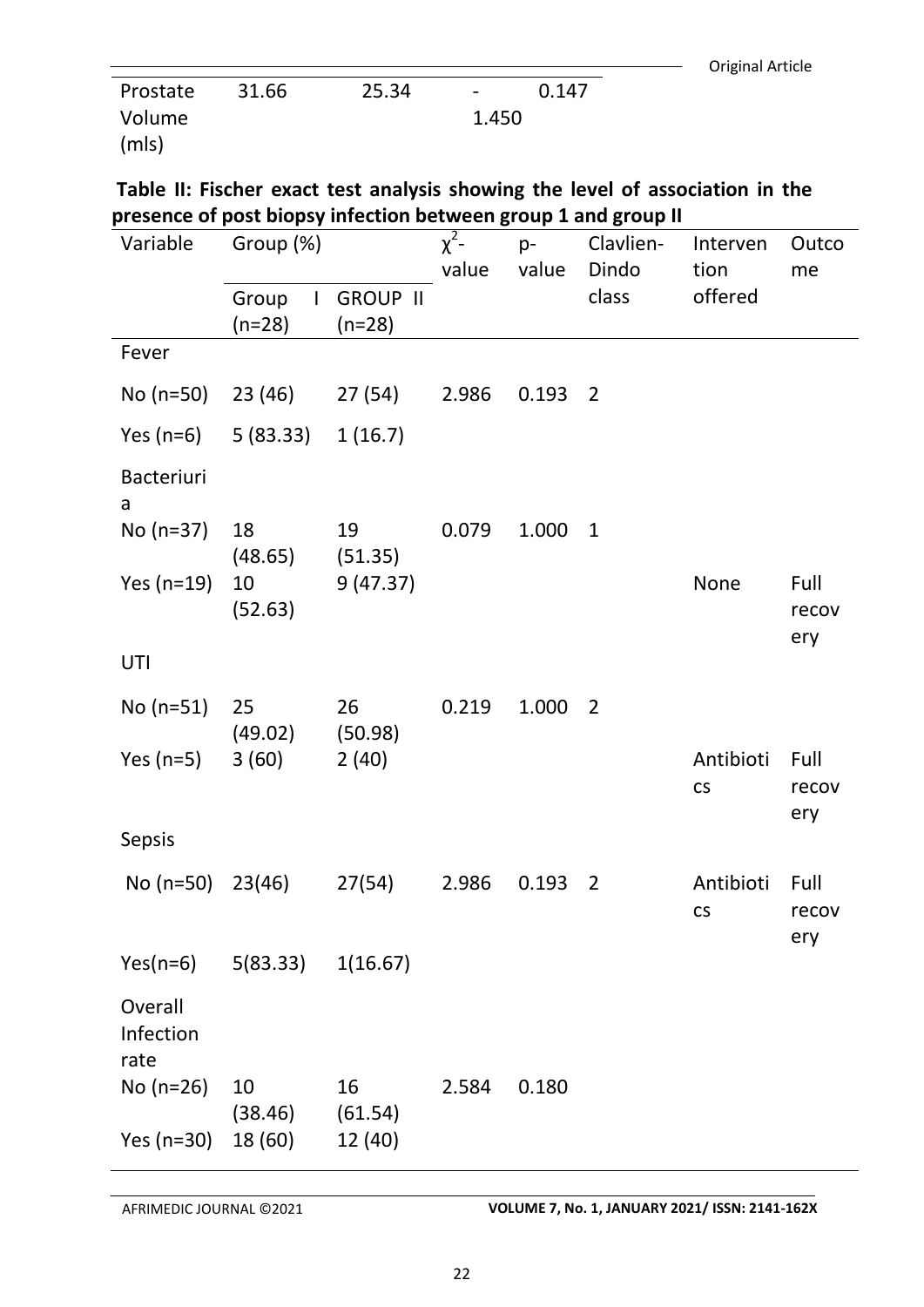The table above shows the infective complications following prostate biopsy in the two groups and the Clavien-Dindo classification. Five patients had fever in group 1 while one had fever in group 2. Bacteriuria was recorded in 10 patients in group 1 and in 9 patients in group 2. Urinary tract infection (UTI) was recorded in 3 patients in group 1 and in 2 patients in group 2. Finally sepsis occurred in 5 patients in group 1 and in only one patient in group 2. An important observation is the fact that fever occurred only in patients that had sepsis. The table also showed that only those with UTI and sepsis received antibiotics and that all the treated patients made full recovery.



Figure two: Bar chart showing the distribution of bacterial isolates in the group 1



#### Figure three: Bar chart showing the distribution of bacterial isolates in the group 2

### **DISCUSSION**

Urologists have employed several approaches in an attempt to reduce

prostate biopsy related infection. Key among these approaches is the use of prophylactic antibiotics which is a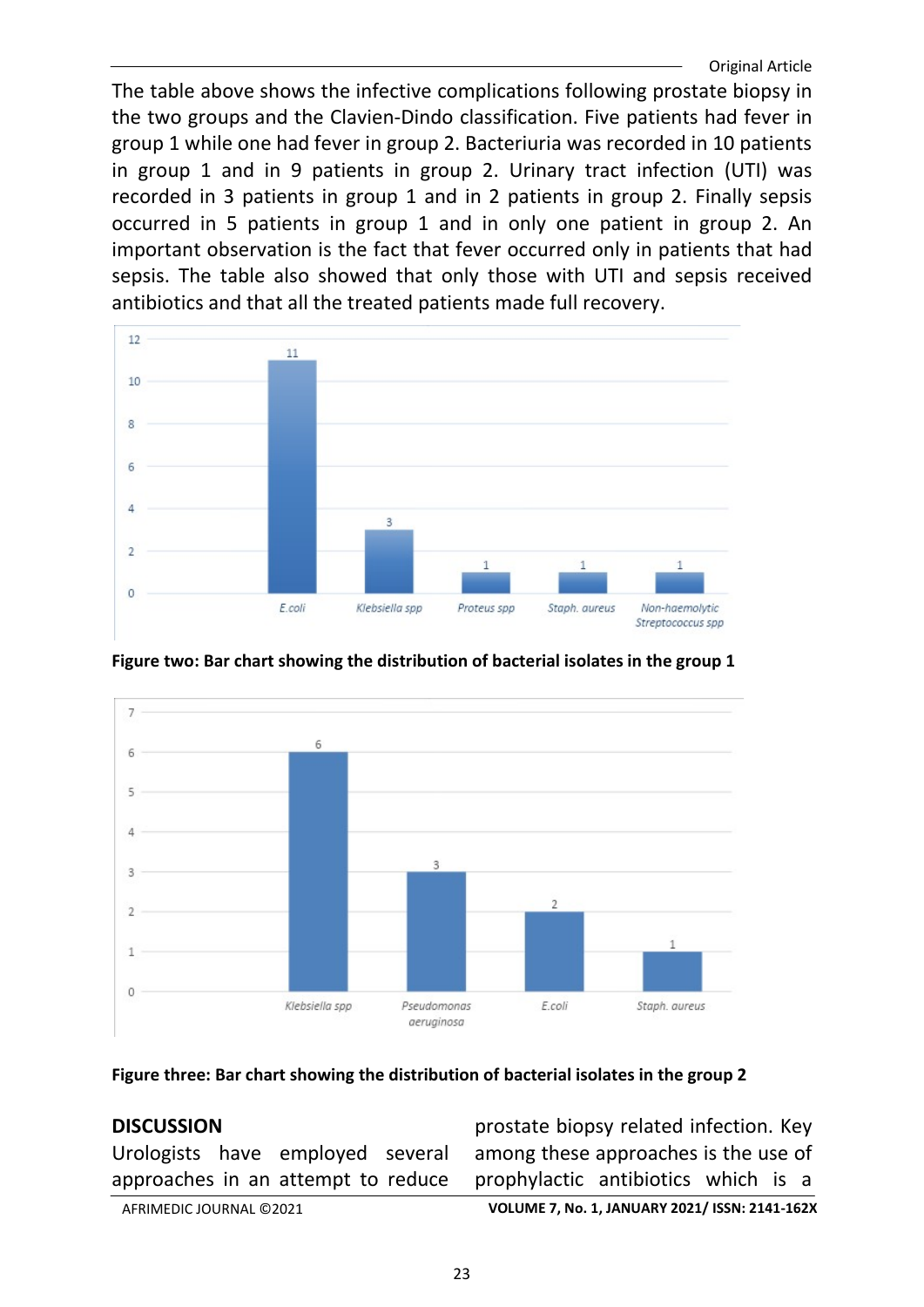standard recommendation for all patients going for prostate biopsy.<sup>11</sup>

This study compared the efficacy of ciprofloxacin with ceftriaxone in reducing infective complications post prostate biopsy.

The mean age of participants in this study was 71.78±8.94 and the peak age range was 70-79. This is not surprising since prostate cancer is a disease of the ageing male population. This distribution is similar to that reported by other studies in our sub-region. $9,21$  There were no significant difference in the mean age between the two groups. Also there was no significant difference in the median of PSA and prostate volumes between the two groups.

The indicators of infective complications in this study were urosepsis (systemic inflammatory response syndrome with positive urine culture), urinary tract infection (positive urine culture with clinical symptoms of dysuria, urgency and suprapubic pain), bacteriuria (positive culture in the absence of symptoms). More patients in group 1 had infective complications compared to group 2 (18 versus 12). However, the difference in infection rate was not statistically significant (p =1 for bacteriuria,  $p = 1$  for UTI,  $p = 0.193$ for sepsis). These findings are similar to observations by Bianca Grassi De Miranda and colleagues $^{22}$  that demonstrated that ceftriaxone (infection rate 0.7%) was more effective compared to ciprofloxacin (infection rate 6.4%) in reducing

infective complications following prostate biopsy. However, unlike the study by Bianca Grassi De Miranda et al the difference in infection rate between the 2 groups in this study when subjected to statistical analysis was not significant. This observation may be attributed to the fact this study had a small sample size of 56 in contrast to the study by Bianca Grassi De Miranda et al with a sample size of 744.

All patients that developed infective complications in this study belonged to either Clavien-Dindo grade 1 (bacteriuria) or 2 (sepsis and UTI). Those that developed UTI were effectively treated with oral antibiotics on an outpatient basis. Three out of the 6 patients that developed sepsis were admitted in the emergency department and received intravenous antibiotics and intravenous fluids while the rest were treated with oral antibiotics. All fully recovered, no mortality was recorded in this study. The overall admission rate due to infective complications in this study was 5.36% which is comparable to a rate of up to 3.1% reported by earlier studies. $23,24,25,26$ Those that had asymptomatic bacteriuria were not treated. Post biopsy related infections such as acute prostatitis, prostatic abscess and epididymorchitis were not observed in this study. This may be attributed to the fact that patients with risk factors that can predispose to the above infections such as uncontrolled diabetes, urinary tract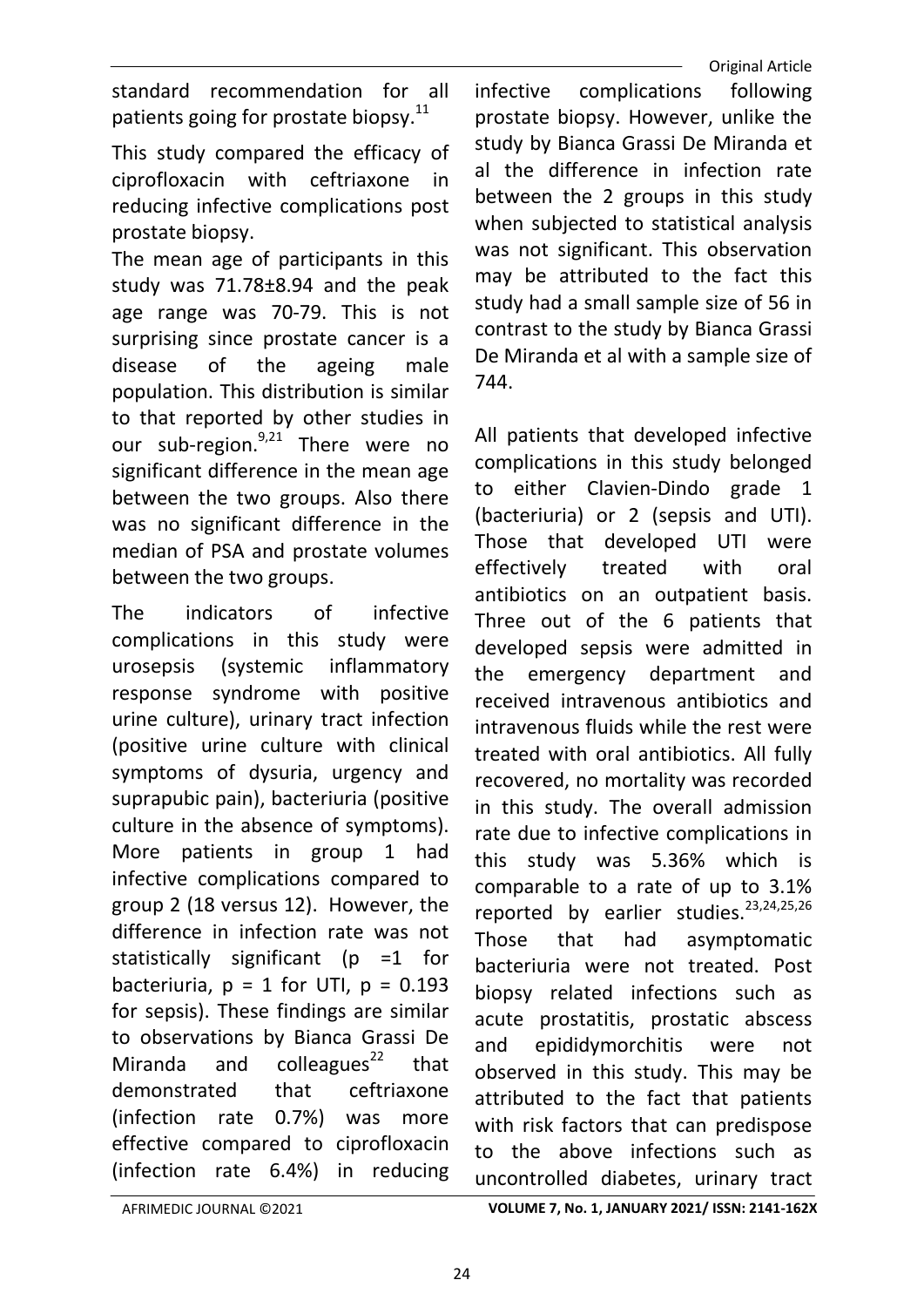infections and indwelling urethral catheters were excluded from this study.

Positive post biopsy urine cultures were identified in 17 patients in group 1(figure 2). The most common organism isolated was Escherichia coli in 11 (64.71%) cases. Others included Klebsiella species (3/17.65%), Staphylococcus aureus (1/5.88%), Proteus species (1/5.88%) and nonhaemolytic streptococcus species (1/5.88%). These findings are similar to results in earlier studies by Agbugui  $et$  al<sup>10</sup> and Ugwumba and colleagues<sup>27</sup>. Positive post biopsy urine cultures were identified in 12 patients in group 2 (figure 3). In this group the most commonly isolated organism was klebsiella species (6/50%). Others included pseudomonas aeruginosa (3/25%), E. coli (2/16.67%), and staphylococcus aureus (1/8.33%). The cultured organisms were similar between the 2 groups, however, the prevalence of the offending organisms differs. This is most likely due to varying susceptibility of the cultured organisms to the different prophylactic antibiotics used in the respective groups.

## **CONCLUSION**

There was no statistically significant difference between ceftriaxone and ciprofloxacin in preventing post prostate biopsy infective complications. This was probably due to the relatively small sample size in this study. Therefore, another study utilizing larger sample size may be

needed to further validate this finding.

## **REFERENCES**

- 1. Center MM, Jemal A, Lortet-Tieulent J, Ward E, Ferlay J, Brawley O, Bray F. International variation in prostate cancer incidence and mortality rate. EurUrol 2012; 61:1079-1092.
- 2. Matthew R. Cooperberg, Joseph C. PrestiJr, Katsuto Shinohara, Peter R. Carroll. Neophlasm of the prostate gland. Smith and Tanagho's General urology. 18<sup>th</sup>ed. McGraw Hill . 2013; 350-379
- 3. Osegbe DN. Prostate cancer in Nigeria: facts and nonfacts. J. Urol. 1997; 157(4): 1340-1343.
- 4. Jedy-Agba, E., Curado, M. P., Ogunbiyi, O., Oga, E., Fabowale, T., Igbinoba, F., Osubor, G., Otu, T., Kumai, H., & Koechlin, A. (2012). Cancer incidence in Nigeria: A report from population-based cancer registries. Cancer Epidemiology, 36(5), 271-278.
- 5. Crawford ED, Haynes AL, Story MW, Borden TA. Prevention of urinary tract infections and sepsis following transrectal prostate biopsy. J Urol 1982; 127: 449-451
- 6. Fawcett DP, Eykyn S, Bultitude MI. Urinary tract infections following transrectal biopsy of the prostate. South Med J 1974; 67:1453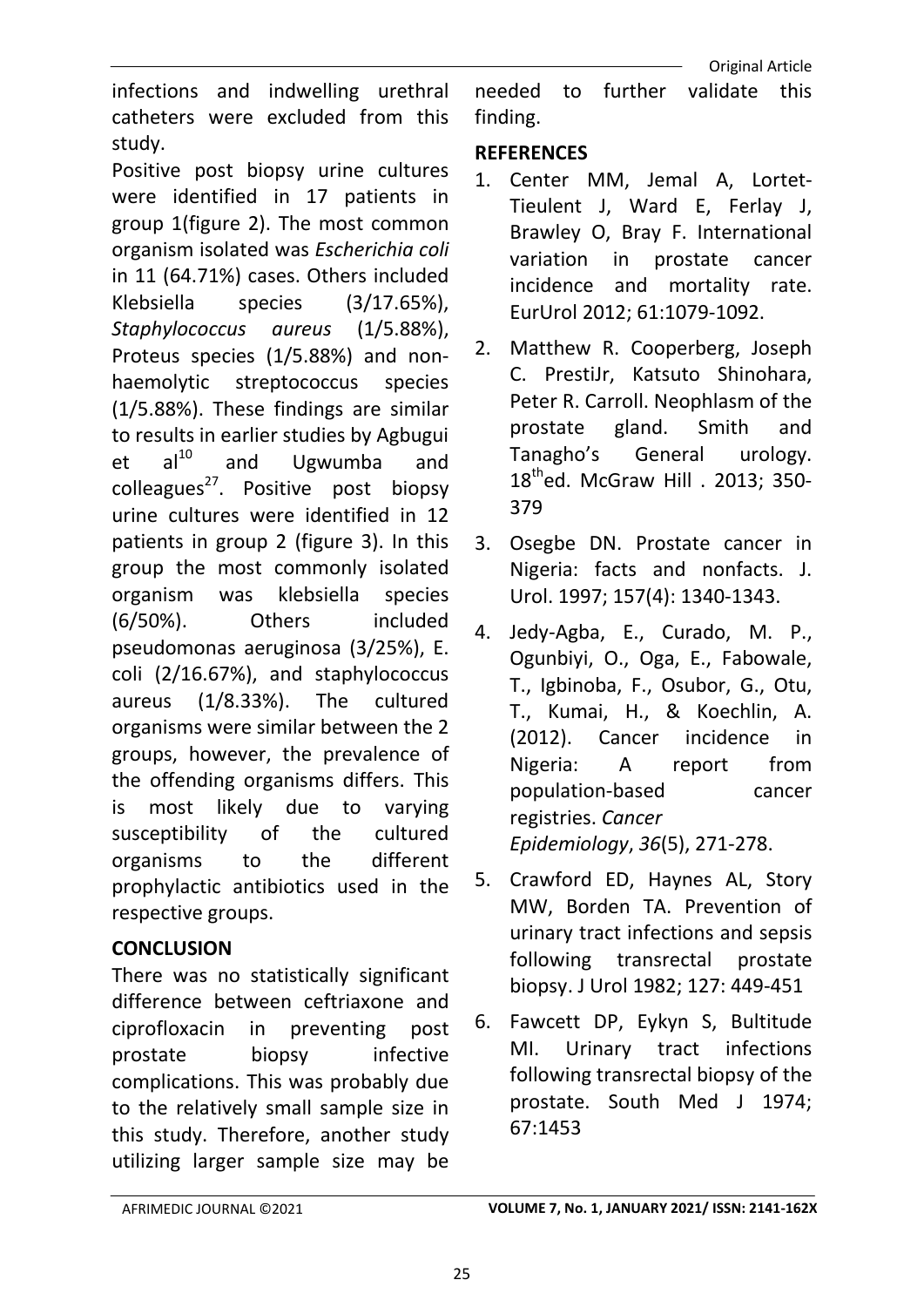- 7. Shittu OB, Kamara TB. Transrectal biopsy of the prostate gland in Ibadan. Nigerian Journal of Surgical Research 2001; 3;3-4
- 8. Ojewola RW, Tijani KH, Jeje EA, Ogunjimi MA, Anunobi CC, Adesanya AO. An evaluation of the usefulness of prostate specific antigen and Digital rectal examination in the diagnosis of prostate cancer in an unscreened population: An experience in a Nigerian Teaching Hospital. WAJM 2013; 32(1): 8-13
- 9. Mbaeri TU, Abiahu JA, Orakwe JC, Oranusi CK, Nwofor AME, Obiesie EA, Nwadi UV, Okoli CC. Complications of prostate cancer in two centers in Anambra state. Orient Journal of medicine.2017; 29: 3-4
- 10. Agbugui JO, Obarisiagbon EO, Osaigbovo EO, Osime CO, Akumabor PN. Antibiotic prophylaxis for transrectal prostate biopsy: a comparison of one day and five day rgimen. Niger Postgraduate Med J 2014; 21(3): 213-217
- 11. Puig J, Darnell A, Bermudez P, Malet A, Serrate G, Bare M, Prats J. Transrectal ultrasound guided prostate biopsy: is antibiotic prophylaxis necessary? Eur. Radiol. 2006; 16;939-943
- 12. Zani EL, Clark OA, Rodrigues Netto N Jr. Antibiotic prophlaxis for transrectal prostate biopsy. Cochrane Database syst Rev. 2011, 11 (5) CD006576
- 13. Wolf JS, Bennett CJ, Dmochowski RR, Hollenbeck BK, Pearle MS, Schaeffer AJ, Pace KT. Best practice policy statement on urologic surgery antimicrobial prophylaxis. J Urol. 2012; 180(5): 2262-2263
- 14. Williamson DA, Barrett LK, Rogers BA, Freeman JT, Hadway P and Paterson DL. Infectious complication following transrectal ultrasound-guided prostate biopsy: New challenges in the era of multi-drug resistant Escherichia coli. Clinical infectious diseases 2013; 57(2): 267-274
- 15. Williamson DA, Roberts SA, Paterson DL, Sidjabat H, Silvey A, Masters j et al. Escherichia coli blood-stream infection after transrectal ultrasound-guided prostate biopsy: implication of fluoroquinolone resistant sequence type 131 as a major causative pathogen. Clin Infect Dis 2012; 54: 1406-1412.
- 16. Rodriguez-Bano J, Picon E, Gijon P, Harnendez JR, Ruiz M, Carmen Pena et al.
- a. Community-onset bacteremia due to extended-spectrum betalactamase producing Escherichia coli: risk factors and prognosis. Clin Infect Dis 2010; 50: 40-48
- 17. Tumbarello M, Trecarichi EM, Bassetti M, Guiseppe De Rosa F, Spanu T, Di Meco E et al. Identifying patients harbouring extended-spectrum betalactamase producing